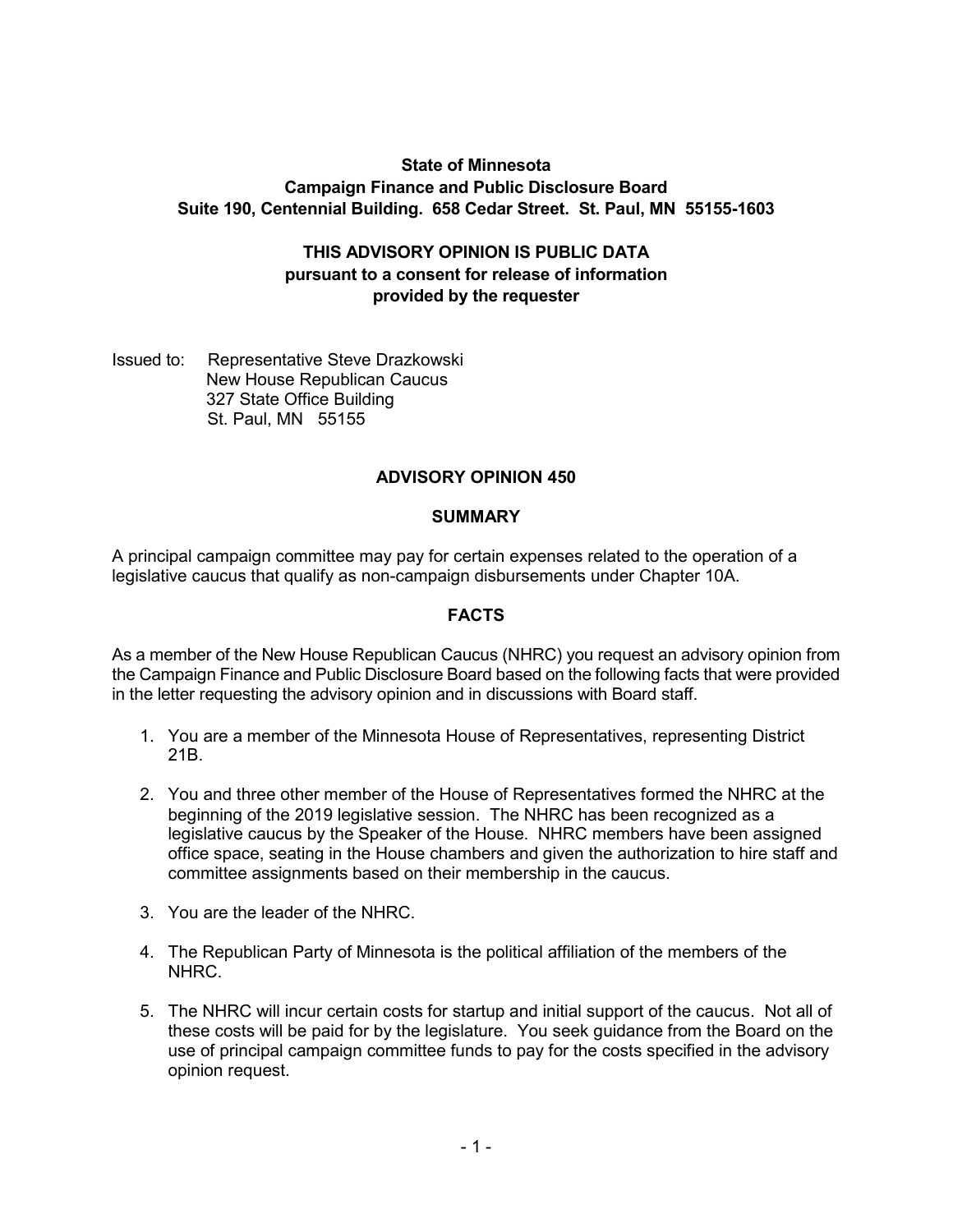6. In particular you ask for guidance on whether the use of principal campaign committee funds to pay for NHRC expenses may be classified as a noncampaign disbursement.

## **INTRODUCTION**

The term "legislative caucus" is not defined in Chapter 10A, and does not appear to be defined in any Minnesota statute. The term is used most often to refer to the organization of members of the legislature, which typically is organized along political party lines. The legislative caucuses elect or appoint members to leadership positions within the caucus, and hire staff to support policy development, provide public education on the issues supported by the caucus, and ultimately support the enactment of the legislative goals of the caucus. The legislature pays caucus staff salaries and extends other administrative support to the caucuses. The legislative caucuses that develop policy and legislation are not registered or regulated by the Board because they are funded with tax dollars, and they are not organized to influence the nomination or election of candidates.

However, prior Board advisory opinions have also used the term "legislative caucus" as a shorthand reference for a political party unit organized within a body of the legislature. In retrospect, the Board's use of this term was confusing, and requires an explanation. A major or minor political party registered with the Board must at a minimum have a state central committee. A political party may also organize and register additional political party units that in aggregate represent the political party.<sup>[1](#page-1-0)</sup> A major or minor political party may recognize and authorize the registration of a single party unit for each political or geographic area recognized in Chapter 10A.<sup>[2](#page-1-1)</sup> Critical to this discussion, a political party may also recognize and authorize the registration of one party unit organized within each body of the legislature. Unlike legislative caucuses, the political party units organized for the House and Senate exist to influence the nomination and election of candidates.

Going forward, the Board will use the term "legislative party unit" when discussing a political party unit organized in a legislative body. Prior advisory opinions that use the term "legislative caucus" should be read with the understanding that the reference means a political party unit registered under Chapter 10A.

In this advisory opinion, the Board is asked to provide guidance to members of a newly recognized legislative caucus. The legislature has extended some support to the NHRC, but the caucus has start up and initial operating costs that are not currently funded. The NHRC members wish to develop and promote the legislative policy positions of the caucus and are willing to pay for the expenditures detailed in the advisory opinion request with their principal campaign committee funds if those payments are allowed by Chapter 10A.

<span id="page-1-0"></span><sup>-</sup> $1$  Minnesota Statutes section 10A.01, subdivision 29, defines political party as follows: "Political party' means a major political party or a minor political party. A political party is the aggregate of all its political party units in this state."

<span id="page-1-1"></span> $2$  Minnesota Statutes section 10A.01, subdivision 30, defines political party unit or party unit as follows: "'Political party unit' or 'party unit' means the state committee or the party organization within a house of the legislature, congressional district, county, legislative district, municipality, or precinct."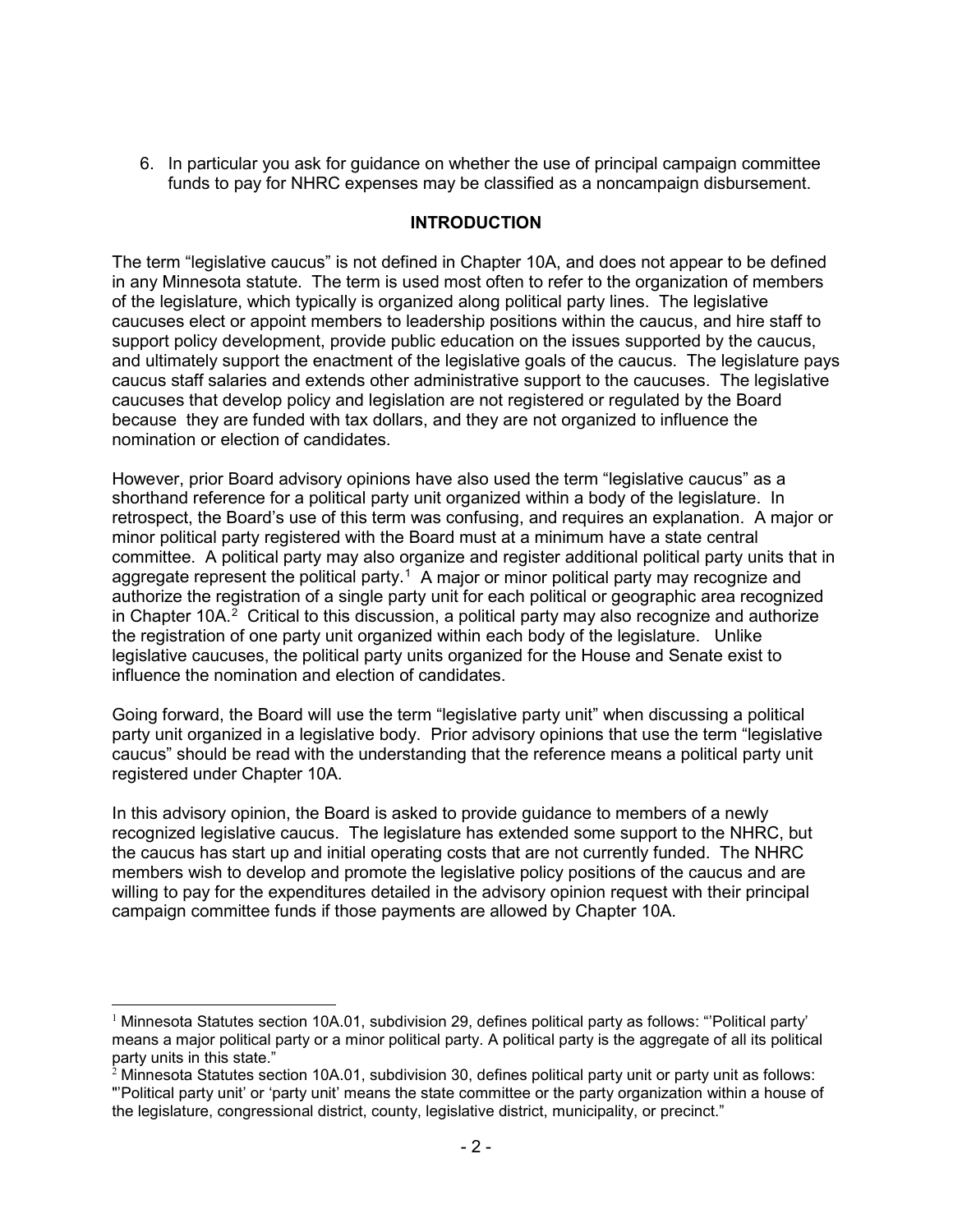## **ISSUE ONE**

May members of the NHRC use principal campaign committee funds to pay for signage identifying caucus offices, caucus stationary, and other basic office supplies for the caucus?

## **OPINION ONE**

Yes. In general, money raised for political purposes must be used for expenses related to the conduct of an election campaign or for a noncampaign disbursement listed in Chapter 10A. Minn. Stat. § 211B.12. As discussed above, the NHRC's expenses are not related to the conduct of an election campaign. Consequently, the members of the NHRC may use their principal campaign committee funds for the NHRC expenses only if those expenses qualify as a noncampaign disbursement.

Minnesota Statutes section 10A.01, subdivision 26, provides a list of noncampaign disbursements that may be paid for with principal campaign committee funds. In particular, this statute provides that incumbent legislators may use principal campaign committee funds for the following expense:

(10) payment by a principal campaign committee of the candidate's expenses for serving in public office, other than for personal uses.

The category of costs related to serving in public office includes those costs that would not occur without membership in the legislature and that are ordinary and reasonable expenses incurred in order to better perform the tasks of a legislator.<sup>[3](#page-2-0)</sup>

Signage for a member's office identifying the member as part of the NHRC, stationery printed with the legislator's NHRC membership, and basic office supplies are all expenses that NHRC members would not have incurred if they were not members of the legislature. These expenses also are ordinary and reasonable expenses incurred to help the member better perform the tasks of a legislator. These expenses therefore may be paid with principal campaign committee funds as a cost of serving in office.

# **ISSUE TWO**

May members of the NHRC use principal campaign committee funds to pay for an NHRC website, social media accounts, telephone expenses, and other communication costs related to supplying NHRC's legislative message to constituents and supporters?

#### **OPINION TWO**

Yes, with restrictions. The specified expenses of establishing and operating a website and other communications that promote the legislative positions of the NHRC are not the usual operating costs for a legislator. Consequently, they cannot be paid for as costs of serving in office. In addition, the communications will reach, and are intended to reach, individuals who do not reside in the legislative districts of NHRC members. The broad audience for the

<span id="page-2-0"></span> $\overline{a}$ <sup>3</sup> *See* Advisory Opinions 255 and 314.